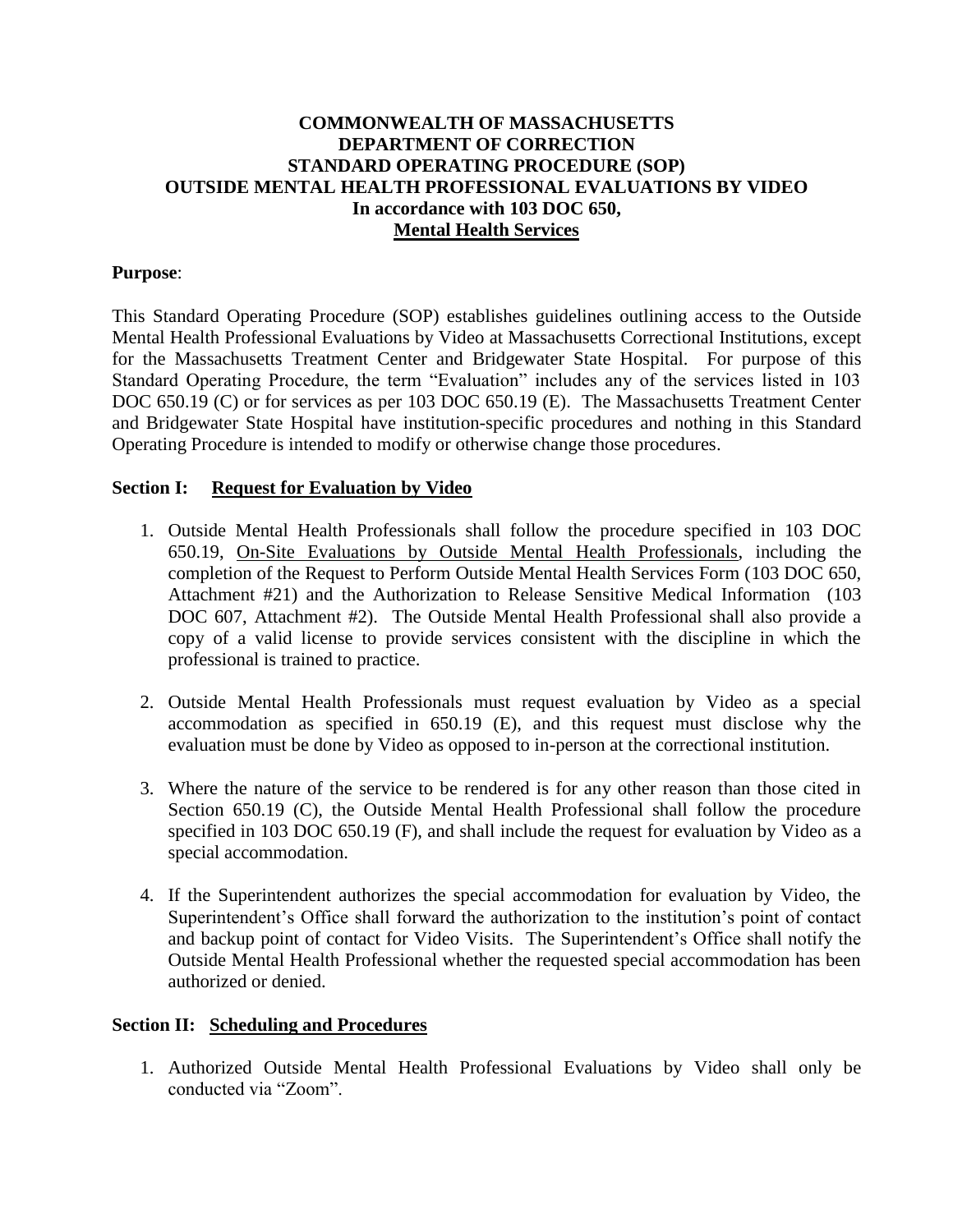- 2. Each Department of Correction institution shall identify an institution point of contact (POC), and a backup POC, for Outside Mental Health Professional Evaluations by Video.
- 3. Each institution will identify a secure area for the Outside Mental Health Professional Evaluations by Video to occur.
- 4. Outside Mental Health Professional Evaluations by Video will generally be made available between the hours of 9:00 a.m. and 4:00 p.m., subject to the operational needs of the institution, and subject to the scheduling of other video conferences which shall take precedence, such as court and administrative proceedings, and Attorney Video Visits.
- 5. At least one business day in advance of the requested Outside Mental Health Professional Evaluation by Video, the Outside Mental Health Professional shall send an email to the facility's email account listed in the attached Point of Contact spreadsheet requesting to schedule an Outside Mental Health Professional Evaluation by Video with an inmate.
- 6. The institution POC will retrieve the email and schedule all Outside Mental Health Professional Evaluations by Video.
- 7. It will be the responsibility of the Outside Mental Health Professional to set up the Outside Mental Health Professional Evaluations by Video Visit and to provide the institution POC with the Zoom Meeting ID Number and Password. If the Evaluation will be attended by a participant whose access is governed by 103 CMR 486, *Attorney Access at Massachusetts Correctional Institutions*, attorneys, paralegals, interpreters, and private investigators as are defined in this policy, the Outside Mental Health Professional shall disclose the names and titles of all participants. Only the Outside Mental Health Professional and participants specified in 103 CMR 486 are allowed to participate in an Outside Mental Health Professional Evaluation by Video.
- 8. Fifteen (15) minutes prior to the start of the Outside Mental Health Professional Evaluation by Video, the institutional POC will ensure that the pre-designated room and equipment is working and functional.
- 9. All Outside Mental Health Professional Evaluations by Video shall be scheduled in onehour blocks. Additional Outside Mental Health Professional Evaluations by Video may be requested, but will be scheduled based on the operational needs of the institution or requests from others for such visits.

## **Section III: Security Procedures**

1. All Outside Mental Health Professional Evaluations by Video will be monitored by security staff, in the same manner as contact attorney visits/attorney video visits.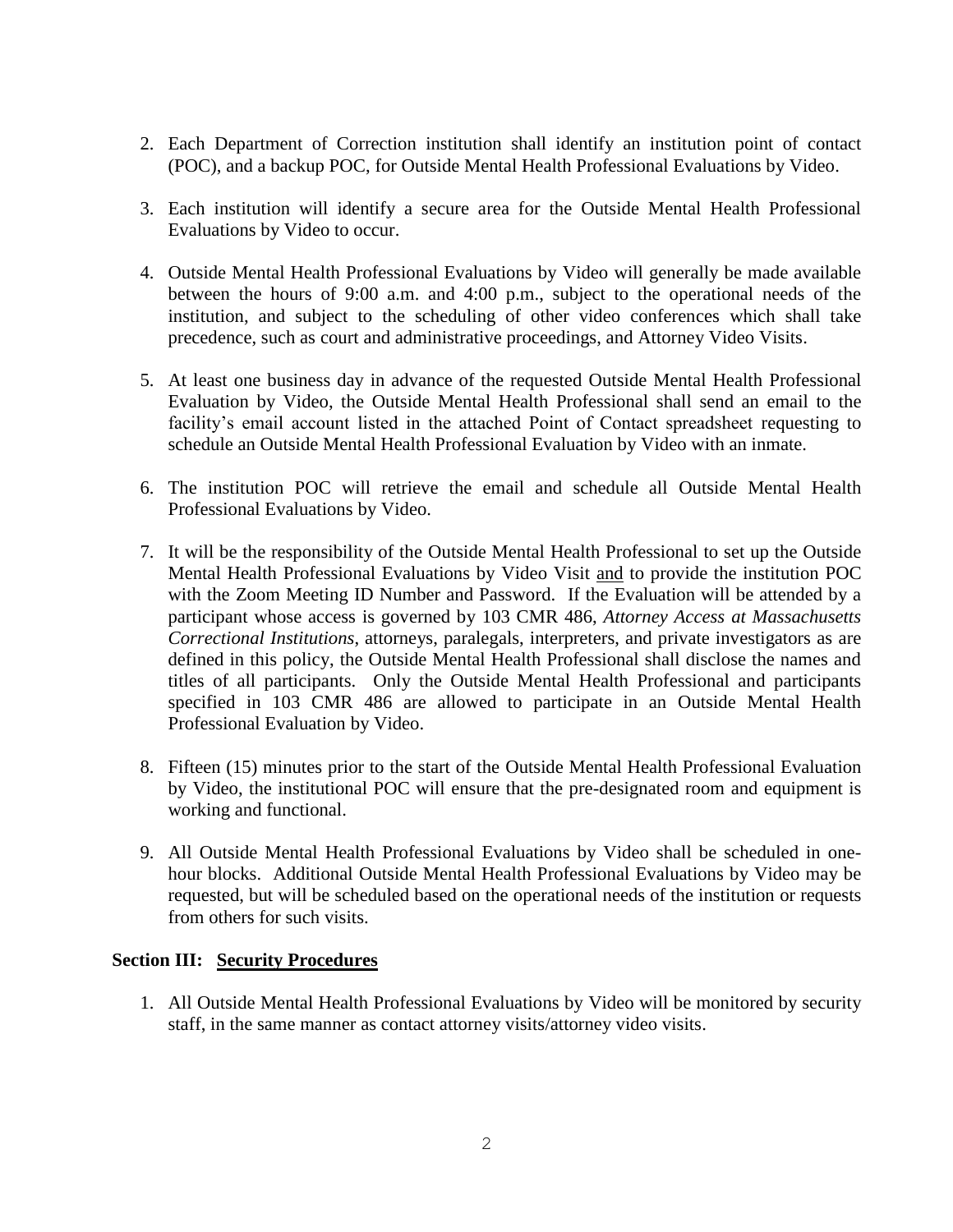- 2. Outside Mental Health Professional Evaluations by Video may not be recorded by the Outside Mental Health Professional or any other participant. Screen shots may not be taken by the Outside Mental Health Professional or any other participant.
- 3. Prior to the inmate entering the secure area, a clothed pat search shall be conducted by the officer monitoring the Outside Mental Health Professional Evaluations by Video.
- 4. The institution POC will establish video contact with the inmate and mental health professional. Once contact is established, the keyboard and wireless mouse will be removed from the secure room. The computer monitor and desk top computer are the only pieces of equipment that will remain in the room. At no time will the inmate be allowed to have access to the keyboard or mouse.
- 5. The equipment must be positioned in the secure area in such a manner as to allow the officer monitoring the Outside Mental Health Professional Evaluations by Video a clear line of sight to the inmate and the mental health professional on the monitor*.*
- 6. Officers shall position themselves in such a manner that they maintain visual observation of the inmate and the mental health professional on the monitor. If more than one video visit of any kind is occurring simultaneously, assigned officer coverage shall be appropriate to ensure that the monitoring requirements of this SOP are met.
- 7. Inmate and mental health professional privacy will be the same as if it were a contact visit. The door will remain closed, and correctional staff must maintain visual observation of the inmate and mental health professional on the monitor. Staff must remain vigilant in their observation skills during this process.
- 8. At the conclusion of the Outside Mental Health Professional Evaluations by Video Visit, the inmate will be processed in the same manner as if it were a contact visit. Staff will conduct an unclothed search and the inmate will be returned to their unit.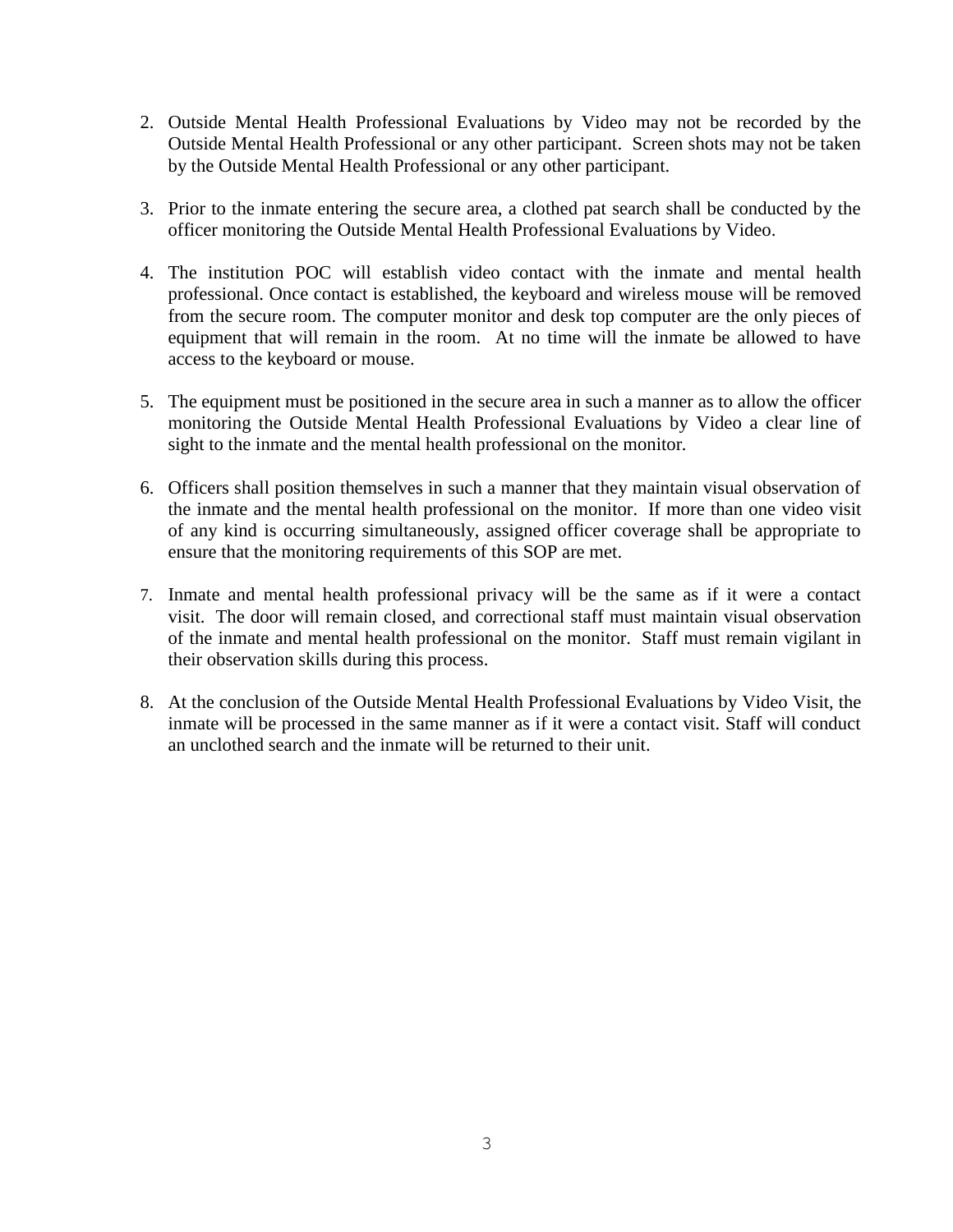| POC - Outside Mental Health Professional Evaluations by Video |                                                 |                                   |                                   |                                            |                       |  |  |  |  |
|---------------------------------------------------------------|-------------------------------------------------|-----------------------------------|-----------------------------------|--------------------------------------------|-----------------------|--|--|--|--|
| <b>Facility</b>                                               | <b>Delegation</b>                               | <b>Email Account</b>              | <b>Primary Contact</b>            | <b>Secondary Contact</b>                   | Superintendent        |  |  |  |  |
| <b>BPR</b>                                                    | Meredith Atkinson<br><b>Nathan Higgins</b>      | bprc-inmatezoom@doc.state.ma.us   | Meridith.Atkinson@doc.state.ma.us | Nathan.G. Higgins@doc.state.ma.us          | <b>Thomas Neville</b> |  |  |  |  |
| <b>LSH</b>                                                    | Melissa Alcorn<br>Christina Leonard             | lsh-inmatezoom@doc.state.ma.us    | Melissa.Alcorn@doc.state.ma.us    | Christina.Leonard@doc.state.ma.us          | <b>Thomas Neville</b> |  |  |  |  |
| <b>MASAC</b>                                                  | Chris Catron<br><b>Chris Rogers</b>             | masac-inmatezoom@doc.state.ma.us  | Ccatron@wellpath.us               | CBRogers@wellpath.us                       | Lisa Whelan           |  |  |  |  |
| MCI-C                                                         | Sue Lynch<br>Eileen Colburn-Wilcox              | mcicon-inmatezoom@doc.state.ma.us | Susan.Lynch@doc.state.ma.us       | Eileen.WilcoxColburn@doc.state.ma.us       | Sheila Kelly          |  |  |  |  |
| MCI-CJ                                                        | Jennifer Ladd<br>Marybeth White                 | mcicj-inmatezoom@doc.state.ma.us  | Jennifer.Ladd@doc.state.ma.us     | MaryBeth.White@doc.state.ma.us             | Douglas<br>DeMoura    |  |  |  |  |
| MCI-F                                                         | Tracie Mucciarone<br>Sebastian Jimenez-Castillo | mcifra-inmatezoom@doc.state.ma.us | Tracie.Mucciarone@doc.state.ma.us | Sebastian.Jiminez-Castillo@doc.state.ma.us | Kristie<br>Ladouceur  |  |  |  |  |
| $MCI-N$                                                       | Mandy Maynard<br><b>Ryan Smith</b>              | mcinor-inmatezoom@doc.state.ma.us | Mandy.Maynard@doc.state.ma.us     | Ryan.J.Smith@doc.state.ma.us               | <b>Nelson Alves</b>   |  |  |  |  |
| MCI-S<br>Min                                                  | Ramon Tomzer<br><b>Karen</b> Chase              | shimin-inmatezoom@doc.state.ma.us | Ramon.D.Tomzer@doc.state.ma.us    | Karen.Chase@doc.state.ma.us                | Michael<br>Rodrigues  |  |  |  |  |
| MCI-S<br>Med                                                  | Erik Helmuth<br>Jen Quinn                       | shimed-inmatezoom@doc.state.ma.us | Erik.Helmuth@doc.state.ma.us      | Jennifer.Quinn@doc.state.ma.us             | Michael<br>Rodrigues  |  |  |  |  |
| MTC                                                           | Joan MacCord<br>Sue Plante                      | mtc-inmatezoom@doc.state.ma.us    | Joan.Maccord@doc.state.ma.us      | Susan.Plante@doc.state.ma.us               | David Duarte          |  |  |  |  |
| <b>NCCI</b>                                                   | <b>Christine Larkin</b><br>Jessica Wyson        | ncci-inmatezoom@doc.state.ma.us   | Christine.Larkin@doc.state.ma.us  | Jessica.Wyson@doc.state.ma.us              | <b>Matthew Divris</b> |  |  |  |  |
| <b>NECC</b>                                                   | <b>Susan Britton</b><br>Rachael Gallant-Makboul | necc-inmatezoom@doc.state.ma.us   | Susan.Britton@doc.state.ma.us     | Rachelle-Grant-Makboul@doc.state.ma.us     | Sheila Kelly          |  |  |  |  |

 $\overline{\phantom{a}}$